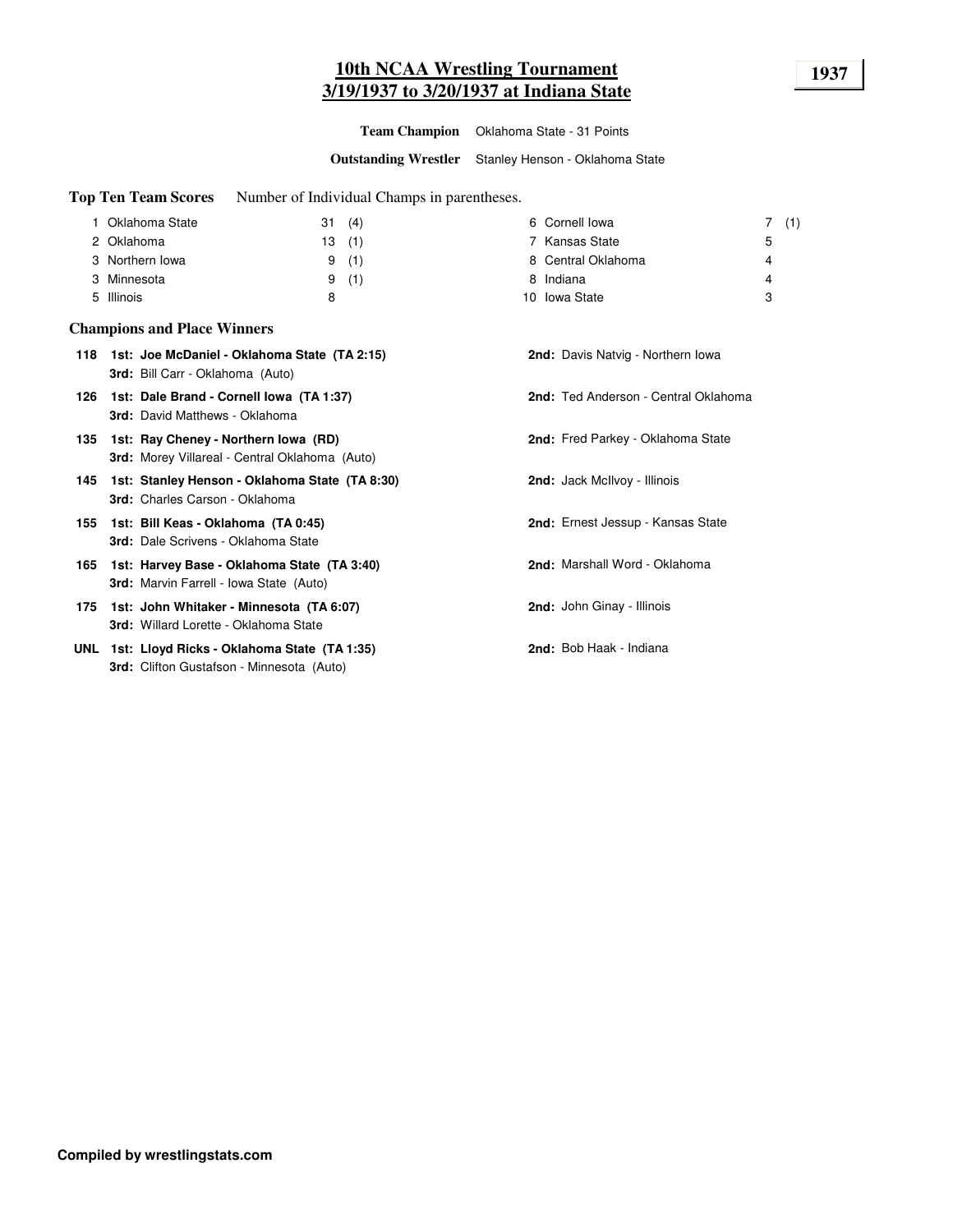# **3/19/1937 and 3/20/1937 at Indiana State 1937 NCAA Championship Page 1 of 8**

## **118 Weight Class**

| Grant Wright, Central Oklahoma      |                        |                          |                         |
|-------------------------------------|------------------------|--------------------------|-------------------------|
|                                     | Grant Wright           |                          |                         |
| <b>Bye</b>                          |                        | Grant Wright TA 6:07     |                         |
| James Knight, Nebraska              |                        |                          |                         |
| Walter Allen, Lehigh                | James Knight Fall 6:20 |                          |                         |
| Bill Carr, Oklahoma                 |                        |                          | Bill Carr TA 4:40       |
| George Benz, St. Lawrence           | Bill Carr TA 7:13      |                          |                         |
| John Speicher, Michigan             |                        | Bill Carr TA 6:23        |                         |
|                                     | John Speicher TA 4:29  |                          |                         |
| Louis Jimenez, Case-Western Reserve |                        |                          |                         |
| Davis Natvig, Northern Iowa         |                        |                          | Joe McDaniel TA 2:15    |
| Ervin Engle, Southwestern Oklahoma  | Davis Natvig TA 2:40   |                          |                         |
|                                     |                        | Davis Natvig TA 1:46     |                         |
| Clifford Myers, Indiana             |                        |                          |                         |
| Fred Leimbrock, Kansas State        | Clifford Myers RD      |                          |                         |
| Joe McDaniel, Oklahoma State        |                        |                          | Joe McDaniel TA OT 2:13 |
| Bye                                 | Joe McDaniel           |                          |                         |
| George Haynes, Iowa State           |                        | Joe McDaniel TA 6:25     |                         |
| Bye                                 | George Haynes          |                          |                         |
|                                     |                        | <b>Consolation Bouts</b> |                         |

# **118 Weight Class Consolation Bouts**

## **Second Place**

WRB Semi-Final Davis Natvig, Northern Iowa defeated George Haynes, Iowa State Second Davis Natvig, Northern Iowa defeated Bill Carr, Oklahoma

#### **Third Place**

Third Bill Carr, Oklahoma automatic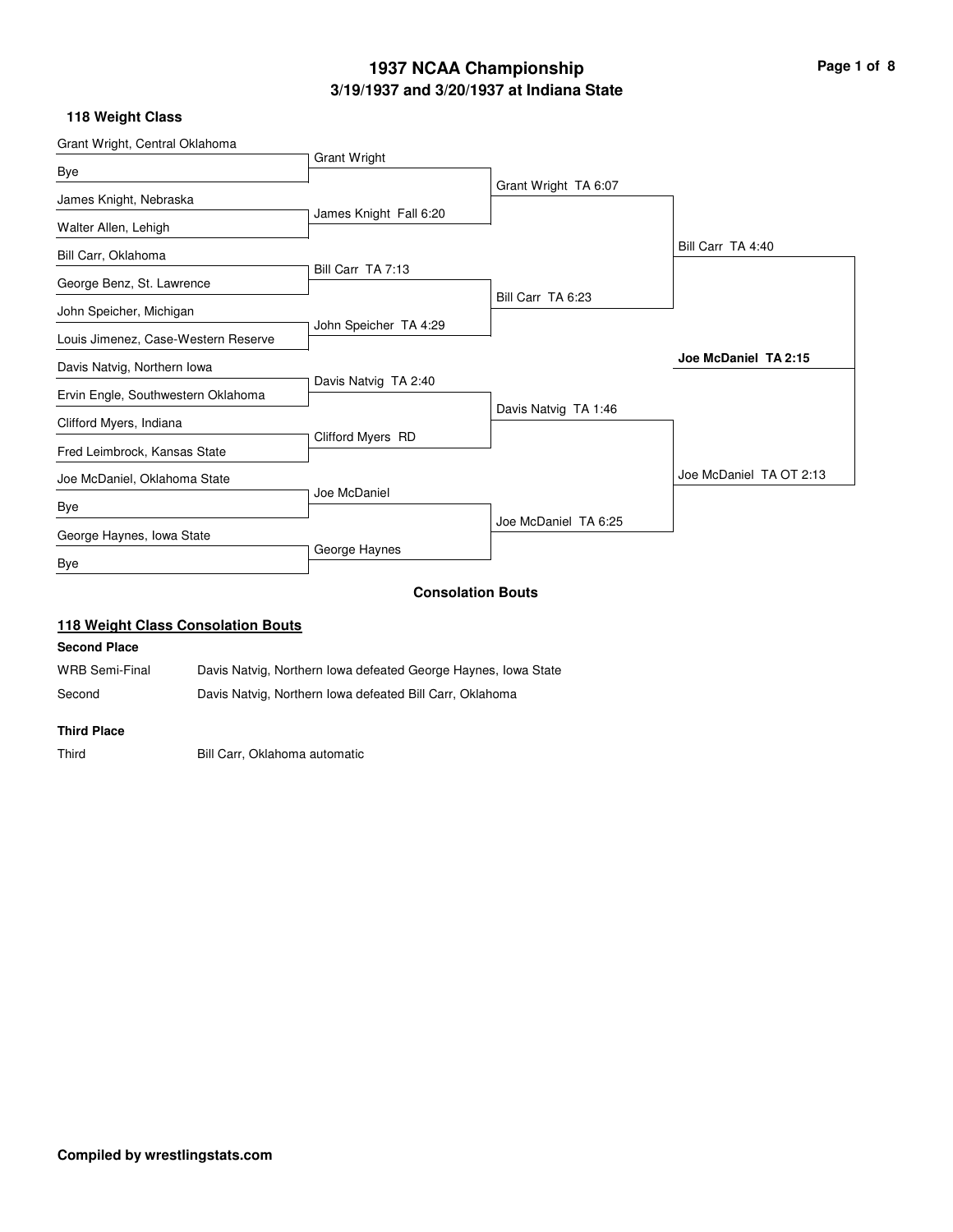# **3/19/1937 and 3/20/1937 at Indiana State 1937 NCAA Championship Page 2 of 8**

# **126 Weight Class**

| Harold Byrd, Oklahoma State     |                        |                          |                          |
|---------------------------------|------------------------|--------------------------|--------------------------|
|                                 | Harold Byrd            |                          |                          |
| Bye                             |                        | Harold Byrd TA 4:55      |                          |
| James Sefton, Indiana           |                        |                          |                          |
| <b>Bye</b>                      | James Sefton           |                          |                          |
| Ted Anderson, Central Oklahoma  |                        |                          | Ted Anderson, TA OT 2:36 |
|                                 | Ted Anderson TA 2:20   |                          |                          |
| Larry Hamilton, Iowa State      |                        | Ted Anderson TA 9:20     |                          |
| Chester Haig, Haverford         | Chester Haig Fall 4:54 |                          |                          |
| Charles McClure, Indiana State  |                        |                          |                          |
| Dale Brand, Cornell Iowa        |                        |                          | Dale Brand TA 1:37       |
|                                 | Dale Brand TA 9:49     |                          |                          |
| Carl Warner, Kansas State       |                        | Dale Brand Fall 8:59     |                          |
| David Matthews, Oklahoma        |                        |                          |                          |
| Ivan Moore, Iowa                | David Matthews TA 6:41 |                          |                          |
| Earl Thomas, Michigan           |                        |                          | Dale Brand TA 3:40       |
|                                 | Earl Thomas            |                          |                          |
| Bye                             |                        | Earl Thomas Fall 8:05    |                          |
| <b>Buell Graves, Kent State</b> |                        |                          |                          |
| Bye                             | <b>Buell Graves</b>    |                          |                          |
|                                 |                        | <b>Consolation Bouts</b> |                          |

# **126 Weight Class Consolation Bouts**

## **Second Place**

| WRB Quarter-Final | David Matthews, Oklahoma defeated Carl Warner, Kansas State      |
|-------------------|------------------------------------------------------------------|
| WRB Semi-Final    | David Matthews, Oklahoma defeated Earl Thomas, Michigan          |
| Second            | Ted Anderson. Central Oklahoma defeated David Matthews. Oklahoma |

#### **Third Place**

Third David Matthews, Oklahoma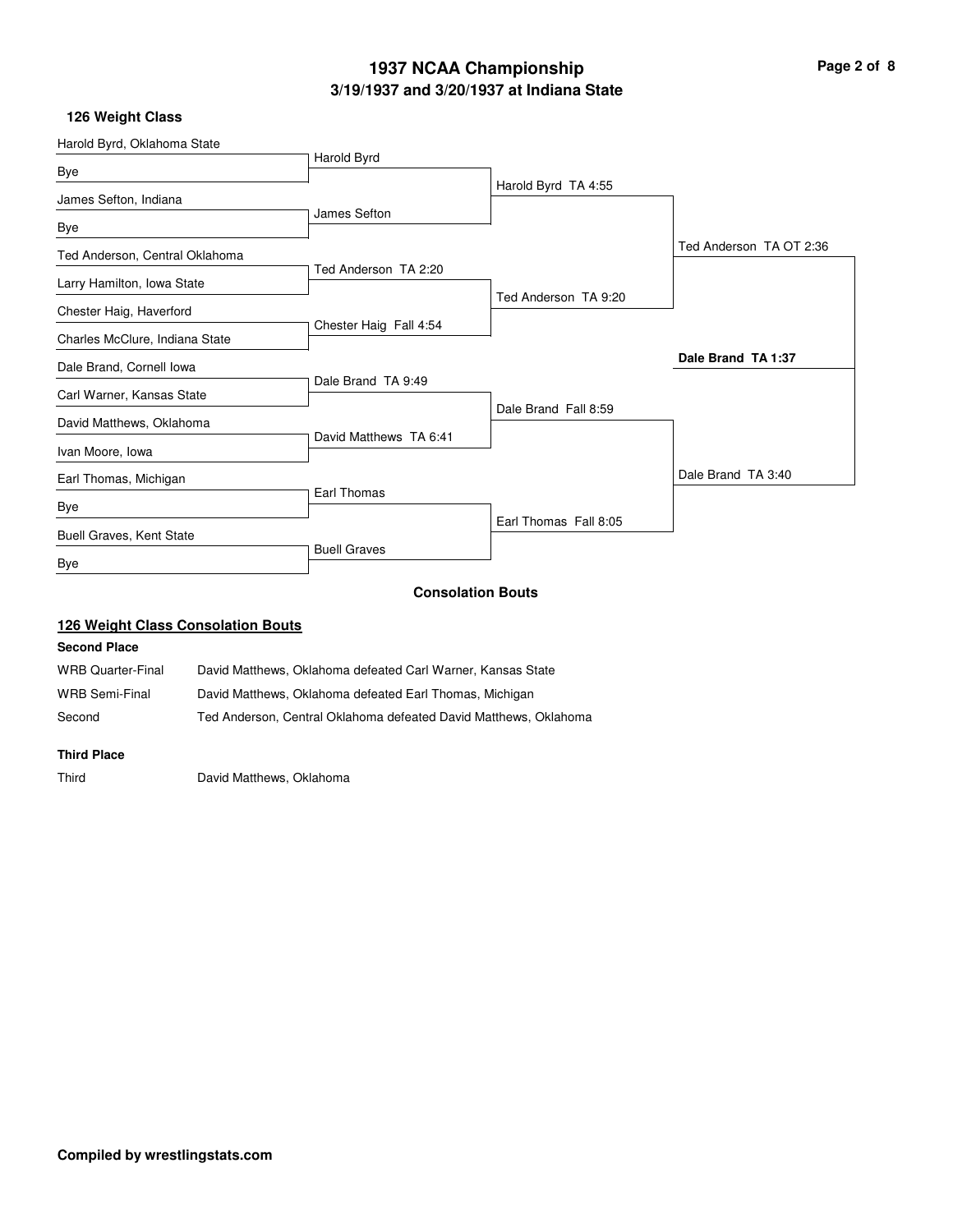# **3/19/1937 and 3/20/1937 at Indiana State 1937 NCAA Championship Page 3 of 8**

## **135 Weight Class**

| Frank Ward, Southwestern Oklahoma |                         |                          |                         |
|-----------------------------------|-------------------------|--------------------------|-------------------------|
| Bye                               | Frank Ward              |                          |                         |
|                                   |                         | Frank Ward TA 3:40       |                         |
| Clifford Duncan, Kansas State     | <b>Clifford Duncan</b>  |                          |                         |
| Bye                               |                         |                          |                         |
| Ray Cheney, Northern Iowa         |                         |                          | Ray Cheney TA 5:47      |
|                                   | Ray Cheney TA 5:07      |                          |                         |
| Fred Parkey, Oklahoma State       |                         | Ray Cheney TA 6:28       |                         |
| Mark Wolcott, Lehigh              |                         |                          |                         |
| Bye                               | Mark Wolcott            |                          |                         |
| Morey Villareal, Central Oklahoma |                         |                          | Ray Cheney RD           |
|                                   | Morey Villareal TA 7:26 |                          |                         |
| John Lloyd, Indiana State         |                         | Morey Villareal TA 6:38  |                         |
| Earl Lancaster, West Virginia     |                         |                          |                         |
| Bye                               | Earl Lancaster          |                          |                         |
| Joe Rivers, Haverford             |                         |                          | Morey Villareal TA 5:49 |
|                                   | Joe Rivers              |                          |                         |
| Bye                               |                         | Joe Rivers TA 5:36       |                         |
| Walter Kelsh, Ohio University     |                         |                          |                         |
| Bye                               | <b>Walter Kelsh</b>     |                          |                         |
|                                   |                         | <b>Consolation Bouts</b> |                         |

# **135 Weight Class Consolation Bouts**

## **Second Place**

| <b>WRB Quarter-Final</b> | Fred Parkey, Oklahoma State defeated Mark Wolcott, Lehigh              |
|--------------------------|------------------------------------------------------------------------|
| WRB Semi-Final           | Fred Parkey, Oklahoma State defeated Frank Ward, Southwestern Oklahoma |
| Second                   | Fred Parkey, Oklahoma State defeated Morey Villareal, Central Oklahoma |

#### **Third Place**

Third Morey Villareal, Central Oklahoma automatic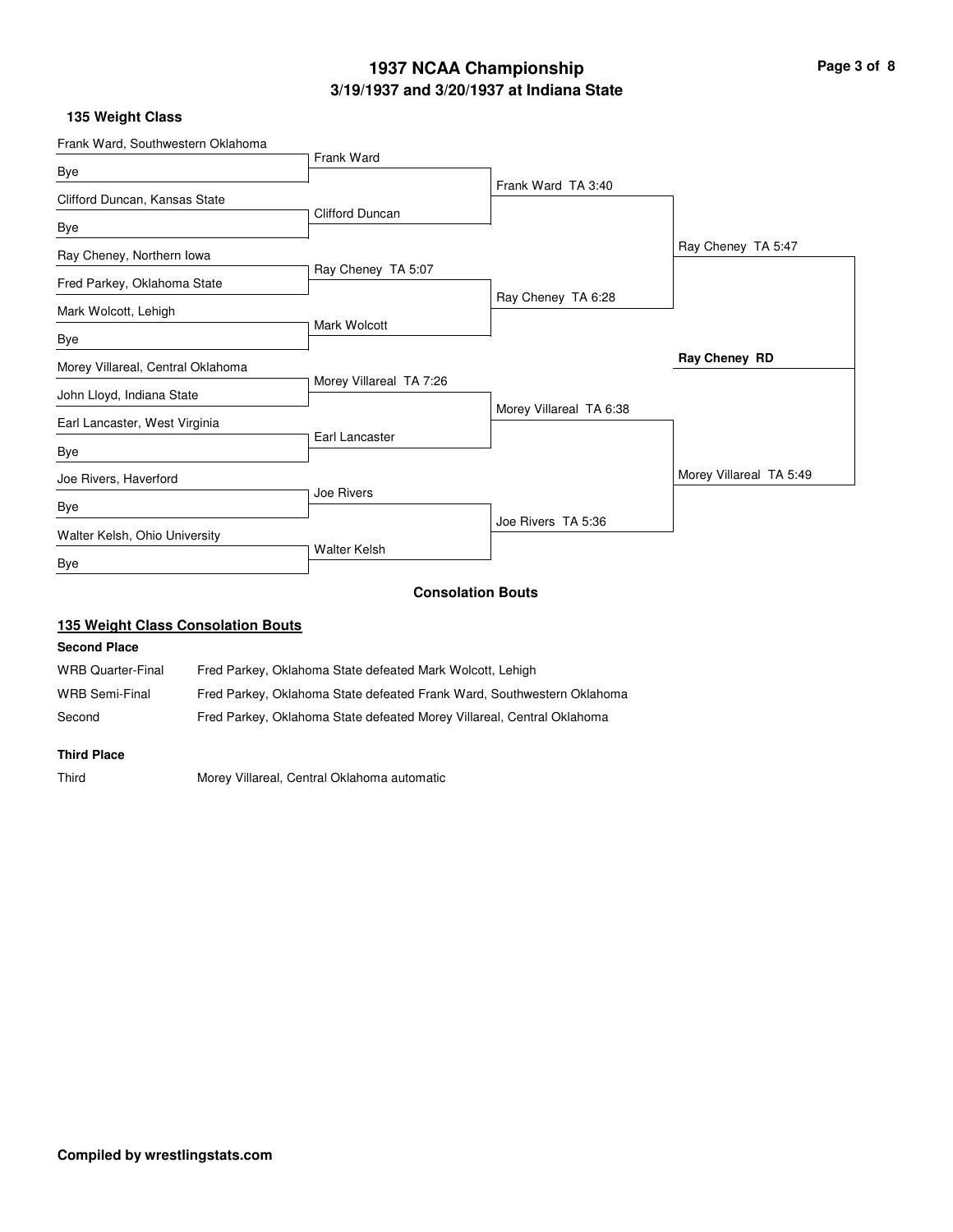# **3/19/1937 and 3/20/1937 at Indiana State 1937 NCAA Championship Page 4 of 8**

## **145 Weight Class**

| Robert Finwall, Chicago University |                          |                          |                         |
|------------------------------------|--------------------------|--------------------------|-------------------------|
|                                    | <b>Robert Finwall</b>    |                          |                         |
| Bye                                |                          | Robert Finwall TA 6:17   |                         |
| Franklin Cole, Cornell Iowa        |                          |                          |                         |
| Bye                                | <b>Franklin Cole</b>     |                          |                         |
| Stanley Henson, Oklahoma State     |                          |                          | Stanley Henson TA 5:58  |
|                                    | Stanley Henson Fall 3:17 |                          |                         |
| Sidney Doolittle, Lafayette        |                          | Stanley Henson Fall 6:45 |                         |
| Frank Linn, Iowa State             | Frank Linn Fall 3:36     |                          |                         |
| Gus Hagerman, Lehigh               |                          |                          |                         |
| Jack McIlvoy, Illinois             |                          |                          | Stanley Henson TA 8:30  |
|                                    | Jack McIlvoy Fall 2:33   |                          |                         |
| John Hamilton, St. Lawrence        |                          | Jack McIlvoy TA 7:17     |                         |
| Dale Duncan, Kansas State          |                          |                          |                         |
| John Vaughn, Case-Western Reserve  | Dale Duncan TA 5:58      |                          |                         |
| Charles Carson, Oklahoma           |                          |                          | Jack McIlvoy TA OT 3:30 |
|                                    | <b>Charles Carson</b>    |                          |                         |
| Bye                                |                          | Charles Carson TA 6:16   |                         |
| Bart Collings, Michigan State      |                          |                          |                         |
| <b>Bye</b>                         | <b>Bart Collings</b>     |                          |                         |
|                                    |                          | <b>Consolation Bouts</b> |                         |

# **145 Weight Class Consolation Bouts**

## **Second Place**

Second Jack McIlvoy, Illinois

#### **Third Place**

Third Charles Carson, Oklahoma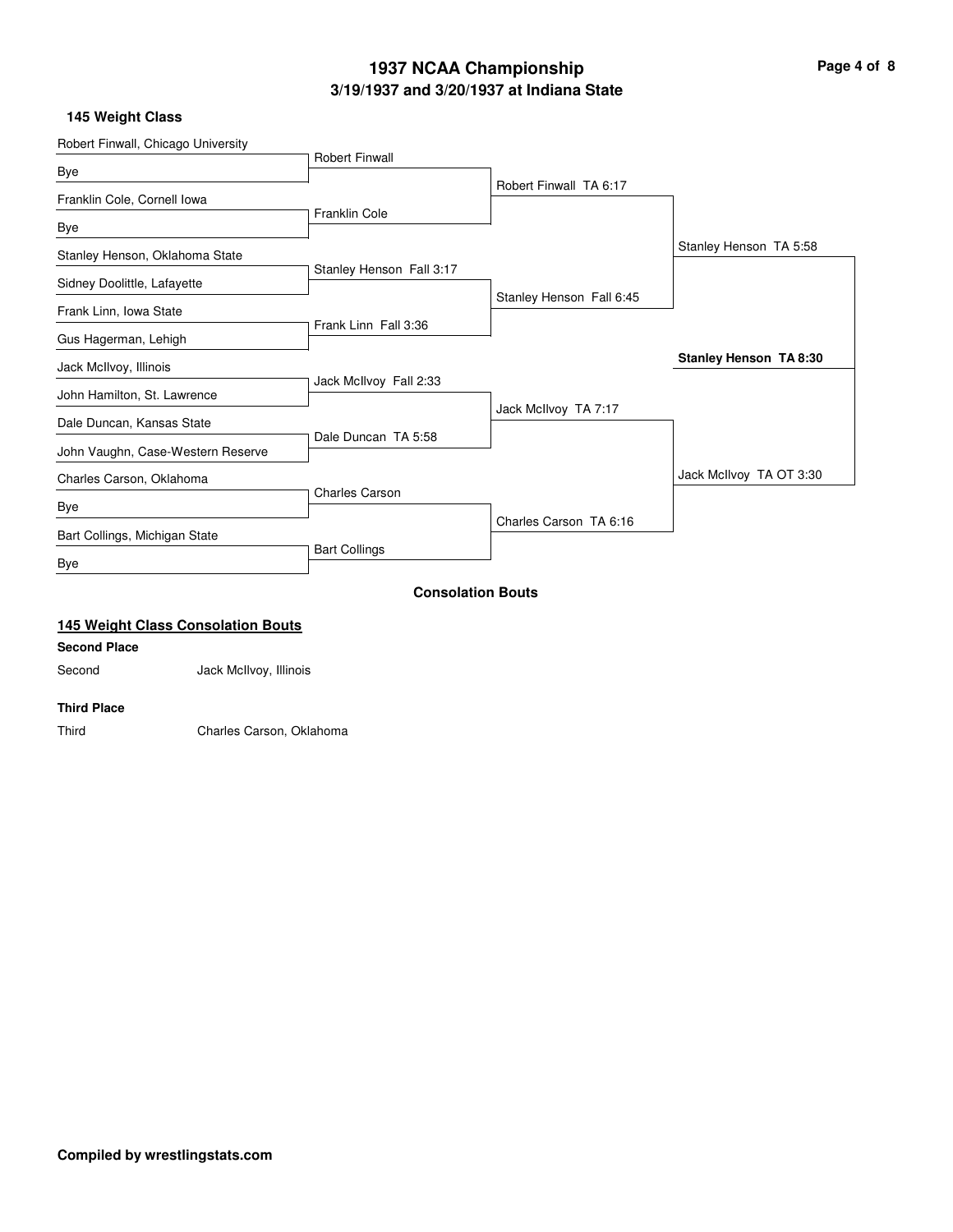# **3/19/1937 and 3/20/1937 at Indiana State 1937 NCAA Championship Page 5 of 8**

## **155 Weight Class**

| Dale Scrivens, Oklahoma State     |                         |                          |                       |
|-----------------------------------|-------------------------|--------------------------|-----------------------|
|                                   | Dale Scrivens           |                          |                       |
| Bye                               |                         | Dale Scrivens TA 3:30    |                       |
| Frank Bissell, Michigan           | <b>Frank Bissell</b>    |                          |                       |
| Bye                               |                         |                          |                       |
| Bill Keas, Oklahoma               |                         |                          | Bill Keas TA 3:04     |
| James Watson, Cornell Iowa        | Bill Keas TA 6:45       |                          |                       |
| Ken Knight, Southwestern Oklahoma |                         | Bill Keas TA 6:17        |                       |
| Bye                               | Ken Knight              |                          |                       |
| Ernest Jessup, Kansas State       |                         |                          | Bill Keas TA 0:45     |
| Jack Lubahn, Case-Western Reserve | Ernest Jessup Fall 4:21 |                          |                       |
| Frank Leeman, Illinois            |                         | Ernest Jessup Fall       |                       |
| Bye                               | Frank Leeman            |                          |                       |
| Dick Bishop, Lehigh               |                         |                          | Ernest Jessup TA 3:20 |
| Bye                               | Dick Bishop             |                          |                       |
| Gerald Barnett, Central Oklahoma  |                         | Dick Bishop TA 3:13      |                       |
| Bye                               | <b>Gerald Barnett</b>   |                          |                       |
|                                   |                         | <b>Consolation Bouts</b> |                       |

# **155 Weight Class Consolation Bouts**

# **Second Place**

Second Ernest Jessup, Kansas State defeated Dale Scrivens, Oklahoma State

#### **Third Place**

| WRB Quarter-Final | Frank Leeman, Illinois defeated Jack Lubahn, Case-Western Reserve |
|-------------------|-------------------------------------------------------------------|
| WRB Semi-Final    | Frank Leeman, Illinois defeated Dick Bishop, Lehigh               |
| Third             | Dale Scrivens. Oklahoma State defeated Frank Leeman. Illinois     |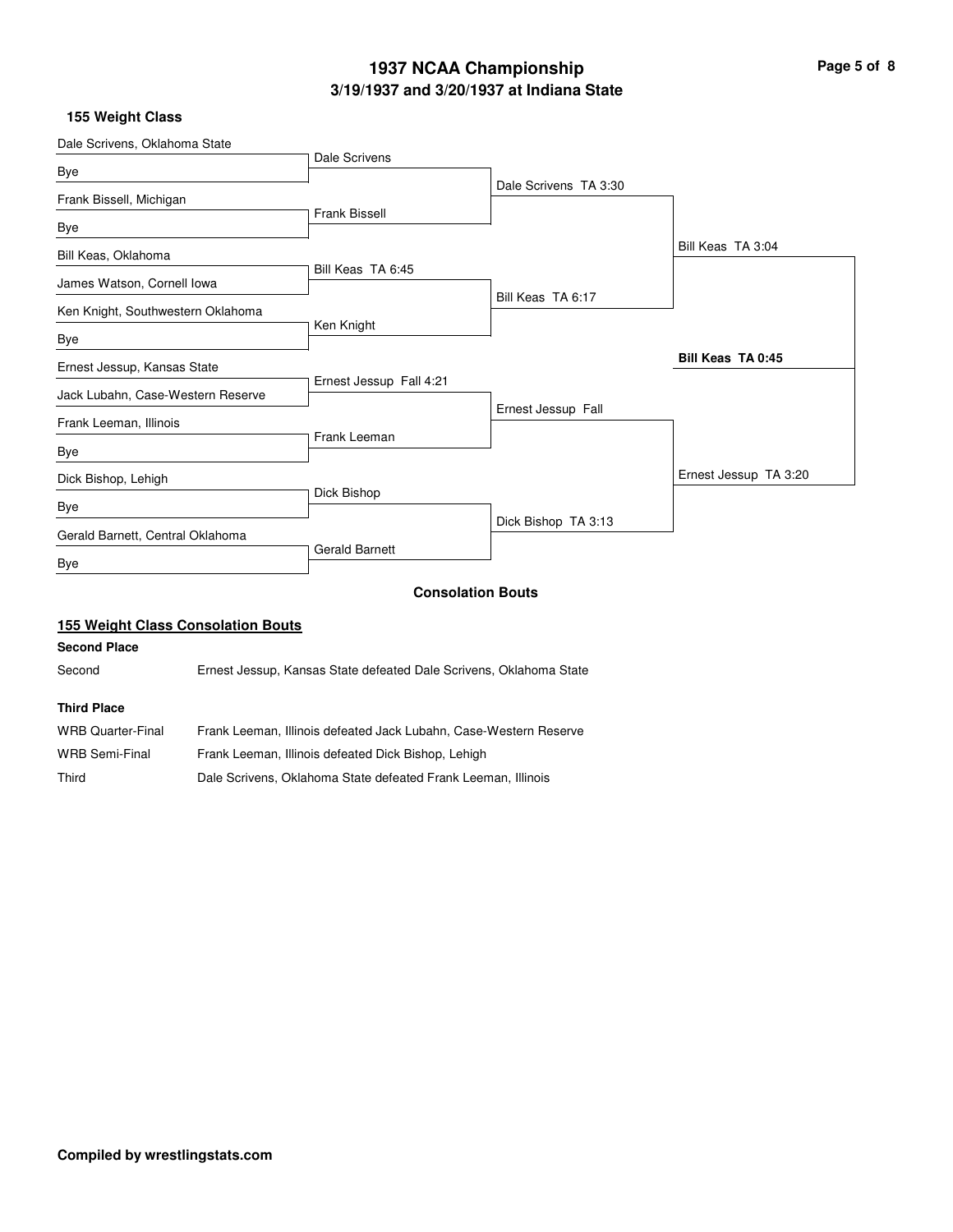# **3/19/1937 and 3/20/1937 at Indiana State 1937 NCAA Championship Page 6 of 8**

## **165 Weight Class**

| Marvin Farrell, Iowa State         |                        |                          |                       |
|------------------------------------|------------------------|--------------------------|-----------------------|
|                                    | <b>Marvin Farrell</b>  |                          |                       |
| Bye                                |                        | Marvin Farrell Fall 2:02 |                       |
| Levi Maples, Southwestern Oklahoma |                        |                          |                       |
| Bye                                | Levi Maples            |                          |                       |
| Harvey Base, Oklahoma State        |                        |                          | Harvey Base TA 8:27   |
|                                    | Harvey Base            |                          |                       |
| Bye                                |                        | Harvey Base              |                       |
| Bye                                |                        |                          |                       |
| Bye                                | Bye                    |                          |                       |
| Robert Kyle, West Virginia         |                        |                          | Harvey Base TA 3:40   |
| Bye                                | Robert Kyle            |                          |                       |
| Marshall Word, Oklahoma            |                        | Marshall Word TA 7:10    |                       |
|                                    | Marshall Word          |                          |                       |
| <b>Bye</b>                         |                        |                          |                       |
| Harland Danner, Michigan           |                        |                          | Marshall Word TA 4:03 |
| <b>Bye</b>                         | <b>Harland Danner</b>  |                          |                       |
| Walter Carleton, Kansas State      |                        | Harland Danner Fall 9:19 |                       |
| Bye                                | <b>Walter Carleton</b> |                          |                       |
|                                    |                        | <b>Consolation Bouts</b> |                       |

# **165 Weight Class Consolation Bouts**

## **Second Place**

Second Marshall Word, Oklahoma defeated Marvin Farrell, Iowa State

#### **Third Place**

Third Marvin Farrell, Iowa State automatic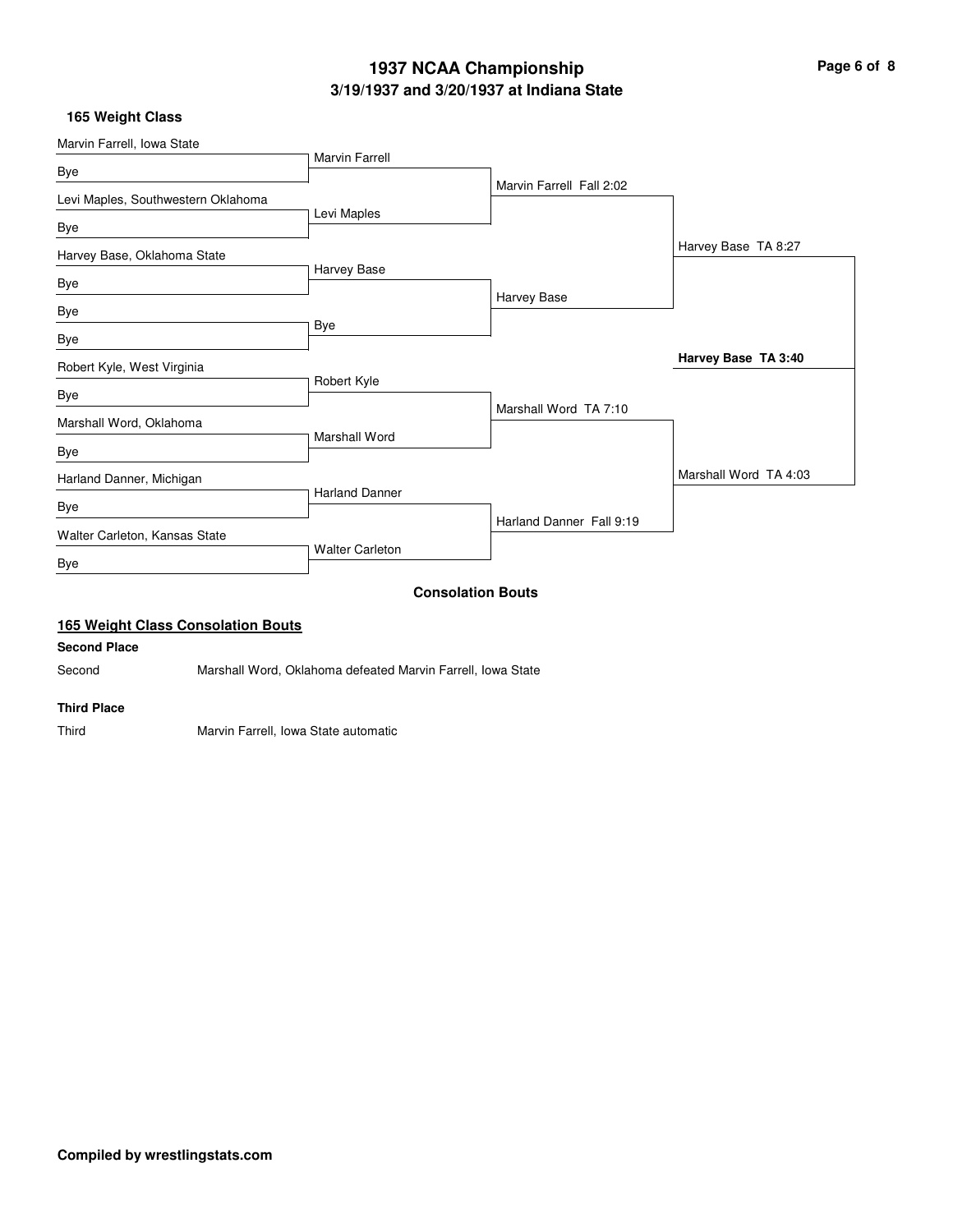# **3/19/1937 and 3/20/1937 at Indiana State 1937 NCAA Championship Page 7 of 8**

# **175 Weight Class**

| Chris Traicoff, Indiana               |                                           |                                                                            |                          |                         |
|---------------------------------------|-------------------------------------------|----------------------------------------------------------------------------|--------------------------|-------------------------|
| Bye                                   |                                           | <b>Chris Traicoff</b>                                                      |                          |                         |
|                                       |                                           |                                                                            | Chris Traicoff TA 6:53   |                         |
| Hjalmar Olson, Ohio University<br>Bye |                                           | Hjalmar Olson                                                              |                          |                         |
| John Whitaker, Minnesota              |                                           |                                                                            |                          | John Whitaker Fall 0:32 |
| Bye                                   |                                           | John Whitaker                                                              |                          |                         |
| Bill Moreland, West Virginia          |                                           |                                                                            | John Whitaker TA 5:15    |                         |
| Bye                                   |                                           | <b>Bill Moreland</b>                                                       |                          |                         |
| John Ginay, Illinois                  |                                           |                                                                            |                          | John Whitaker TA 6:07   |
| Bye                                   |                                           | John Ginay                                                                 |                          |                         |
| Willard Lorette, Oklahoma State       |                                           |                                                                            | John Ginay Fall 2:56 OT  |                         |
| Bye                                   |                                           | <b>Willard Lorette</b>                                                     |                          |                         |
| Edward Valorz, Chicago University     |                                           |                                                                            |                          | John Ginay TA 2:04      |
|                                       |                                           | <b>Edward Valorz</b>                                                       |                          |                         |
| Bye                                   |                                           |                                                                            | <b>Edward Valorz</b>     |                         |
| Bye                                   |                                           | Bye                                                                        |                          |                         |
| Bye                                   |                                           |                                                                            |                          |                         |
|                                       |                                           |                                                                            | <b>Consolation Bouts</b> |                         |
|                                       | <b>175 Weight Class Consolation Bouts</b> |                                                                            |                          |                         |
| <b>Second Place</b>                   |                                           |                                                                            |                          |                         |
| Second                                | John Ginay, Illinois                      |                                                                            |                          |                         |
| <b>Third Place</b>                    |                                           |                                                                            |                          |                         |
| <b>WRB Semi-Final</b>                 |                                           | Willard Lorette, Oklahoma State defeated Edward Valorz, Chicago University |                          |                         |
| Third                                 | Willard Lorette, Oklahoma State           |                                                                            |                          |                         |